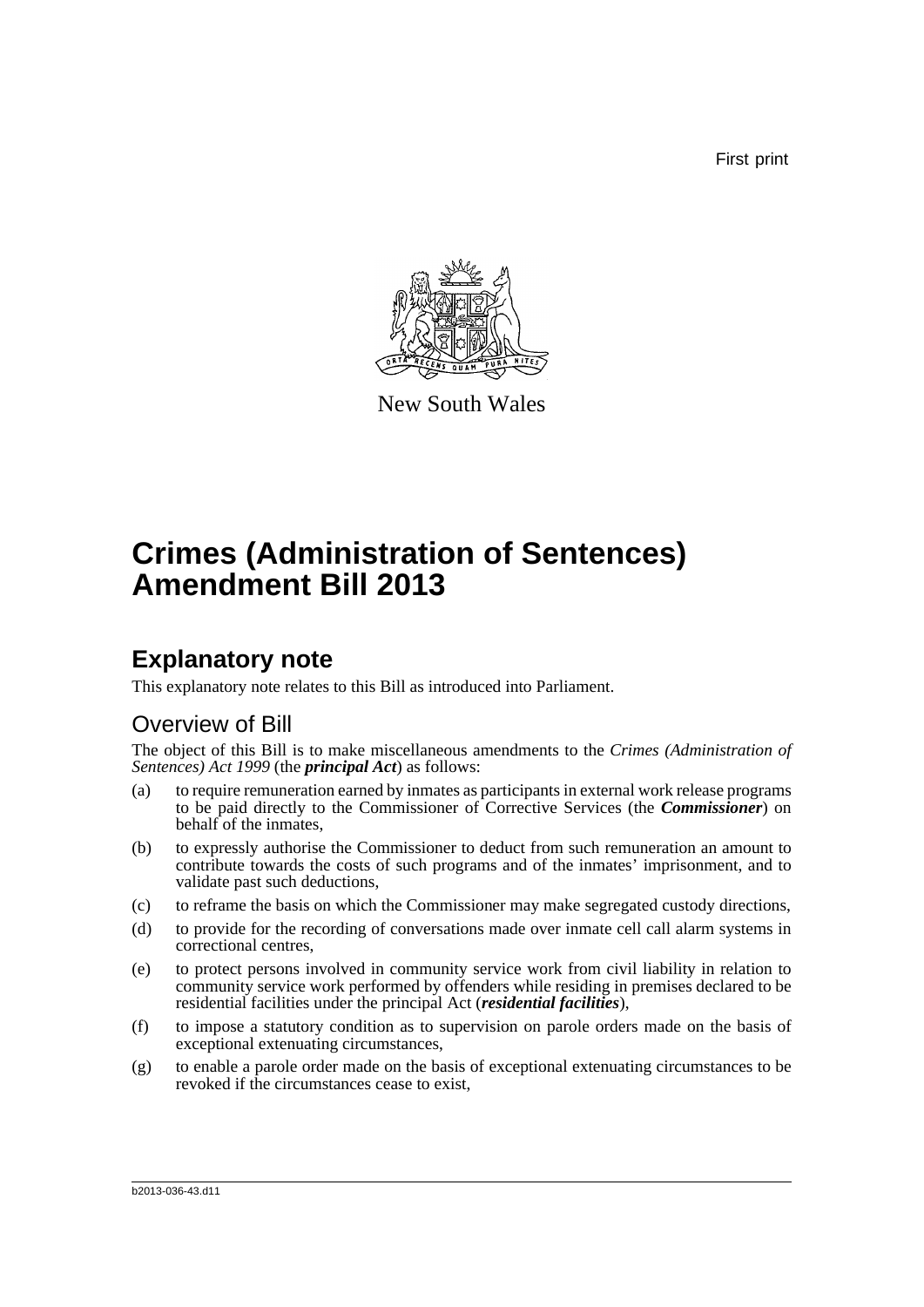- (h) to make the time at which the State Parole Authority (the *Parole Authority*) may consider parole to avoid manifest injustice for an offender whose parole has been revoked the same as it is for an offender whose parole has been refused,
- (i) to make warrants issued by the Parole Authority that commit offenders to correctional centres effective on their signing by the Secretary of the Parole Authority,
- (j) to enable a judicial member of the Parole Authority or of the Serious Offenders Review Council to prohibit the disclosure of information about the content of a report or other document the disclosure of which has been prohibited under the principal Act,
- (k) to extend the classes of offenders who may be accommodated in residential facilities,
- (l) to provide for the testing of correctional centre staff employed at correctional centres managed by private contractors for alcohol and prohibited drugs,
- (m) to enable the Secretary of the Parole Authority to act as a non-judicial member for the purposes of constituting a quorum of the Authority in urgent circumstances,
- (n) to make other amendments of a consequential, ancillary or minor nature.

The Bill also amends:

- (a) the *Crimes (Administration of Sentences) Regulation 2008*, to enable the Commissioner to authorise the operation of a biometric identification system in any correctional centre, and
- (b) the *Fines Act 1996*, to authorise the Commissioner to deduct victims support levies payable by offenders, from remuneration earned by the offenders on external work release programs, and to validate past such deductions.

## Outline of provisions

**Clause 1** sets out the name (also called the short title) of the proposed Act.

**Clause 2** provides for the commencement of the proposed Act on a day or days to be appointed by proclamation.

### **Schedule 1 Amendment of Crimes (Administration of Sentences) Act 1999 No 93**

#### **Remuneration earned from external work release programs**

Corrective Services NSW administers external work release programs under which eligible inmates may work in paid employment in the community during their sentences, in accordance with a local leave permit issued under the principal Act.

**Schedule 1 [1]** makes provision with respect to remuneration earned by an inmate as a participant in such a program. Under proposed section 7A, such remuneration is to be paid by the employer to the Commissioner on behalf of the inmate. From such remuneration, the Commissioner may deduct an amount to contribute towards the costs of administering the external work release program, expenses related to the inmate's participation in the program (such as travel fares) and the costs of the inmate's imprisonment during the period in which such remuneration is earned. Any deducted amounts are to be calculated in accordance with the directions of the Minister for Justice. **Schedule 1 [3]** makes a consequential amendment.

**Schedule 1 [24]** inserts a provision to validate any deductions from remuneration earned by an inmate as a participant in an external work release program that were made before the commencement of proposed section 7A (2), if such deductions would have been validly made had they been made on or after the commencement of that provision.

#### **Segregated custody directions**

**Schedule 1** [2] modifies the basis on which the Commissioner may direct that an inmate be held in segregated custody, so that the Commissioner may make such a direction if of the opinion that the segregation is necessary to secure the safety of others or the security of or good order and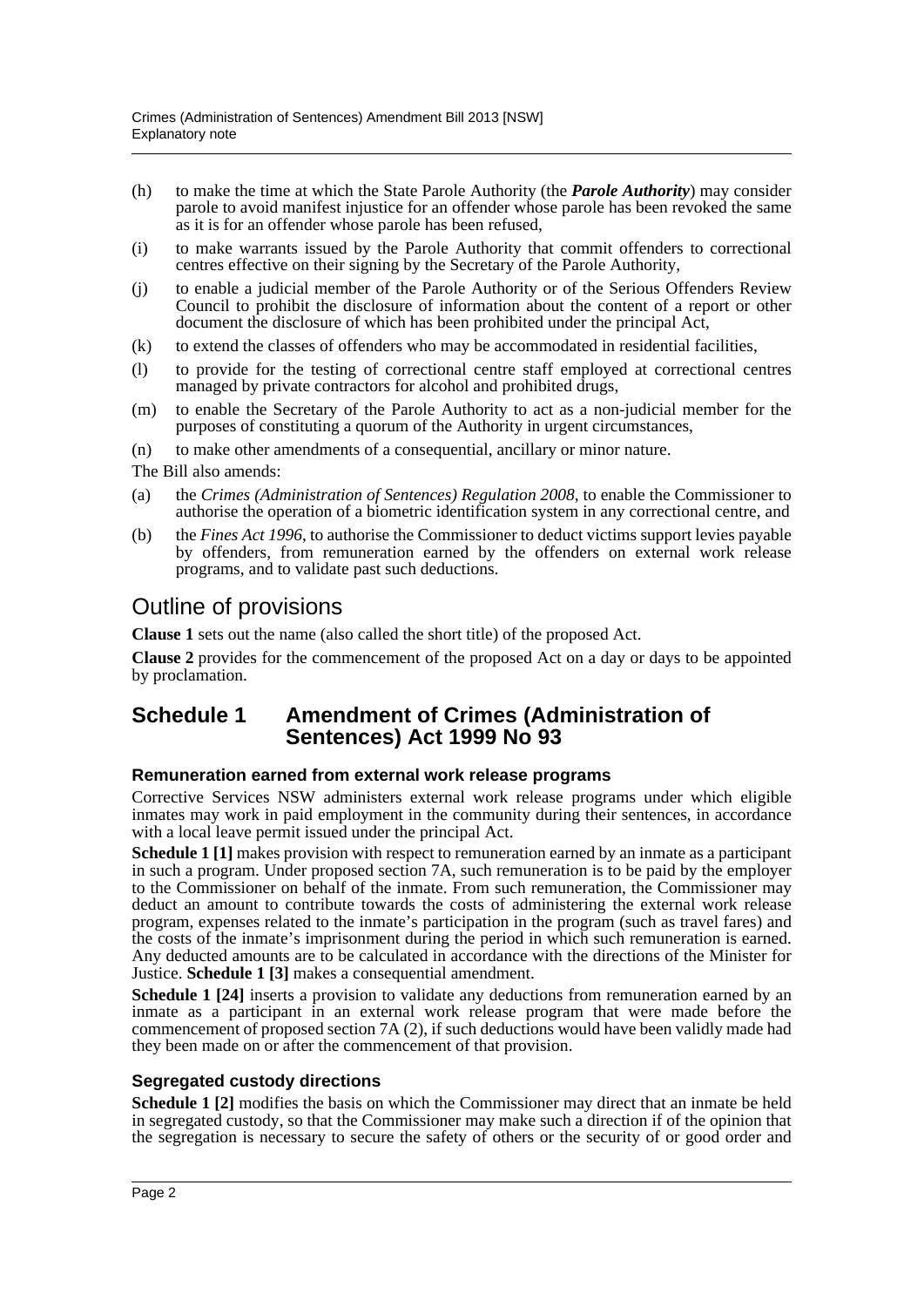discipline within a correctional centre (rather than if of the opinion that the association of the inmate with other inmates constitutes or is likely to constitute a threat to such safety or security or good order and discipline).

#### **Recording of conversations made over cell call alarm systems**

Section 7 of the *Surveillance Devices Act 2007* makes it an offence (with specified exceptions) for a person to knowingly install, use or cause to be used, or to maintain, a listening device to overhear, record, monitor or listen to a private conversation to which the person is not a party or to record a private conversation to which the person is a party. **Schedule 1 [4]** provides for an exemption from that section to allow conversations made through cell call alarm systems in correctional centres to be recorded.

#### **Civil liability protection in respect of certain community service work**

**Schedule 1 [5] and [6]** extend (by extending relevant definitions) the general provisions of the principal Act dealing with the carrying out of community service work by offenders so that they apply also in relation to community service work performed by offenders residing in residential facilities, pursuant to a condition to which such residency is subject. In particular, the general provisions protect a person involved in community service work from civil liability towards third parties for acts and omissions of the offender performing the work, and towards the offender performing the work for acts and omissions of the person so involved (that liability being assumed instead by the Crown). The general provisions also impose restrictions on the community service work that may be performed and when it may be required to be performed, require offenders to disclose to the Commissioner any special medical, physical or mental condition, and authorise the Commissioner to settle claims against the Crown that arise under the provisions.

#### **Parole orders in exceptional extenuating circumstances**

**Schedule 1 [8]** imposes a statutory condition on parole orders made on the grounds that the offender is dying or because of exceptional extenuating circumstances, that requires the offender to be subject to supervision for the whole period the parole order is in force. **Schedule 1 [7]** makes a consequential amendment.

**Schedule 1 [12]** enables the Parole Authority to revoke a parole order made on the grounds that the offender is dying or because of exceptional extenuating circumstances if satisfied those grounds or circumstances no longer exist.

#### **Consideration of parole so as to avoid manifest injustice**

**Schedule 1 [9]** makes the time at which the Parole Authority may consider parole to avoid manifest injustice for an offender whose parole has been revoked the same as it is for an offender whose parole has been refused, being at any time after the date on which the offender first becomes eligible for release on parole. (Currently, because an offender's parole eligibility date (as defined in the principal Act) determines the time for consideration, an offender whose parole has been revoked cannot be considered for parole to avoid manifest injustice until 12 months after revocation whereas an offender whose parole has been refused may be considered at any time after the date on which the offender first becomes eligible for release on parole.) **Schedule 1 [10] and [11]** make consequential amendments.

#### **Signing of warrants committing offenders to correctional centres**

**Schedule 1 [13] and [14]** make warrants issued by the Parole Authority that commit offenders to correctional centres effective on their signing by the Secretary of the Parole Authority rather than by a judicial member of the Parole Authority. However, as soon as practicable after the signing of a warrant by the Secretary, it is to be countersigned by a judicial member of the Parole Authority.

#### **Security of certain information**

The principal Act enables a judicial member of the Parole Authority or of the Serious Offenders Review Council to prohibit the disclosure under the principal Act of a report or document if the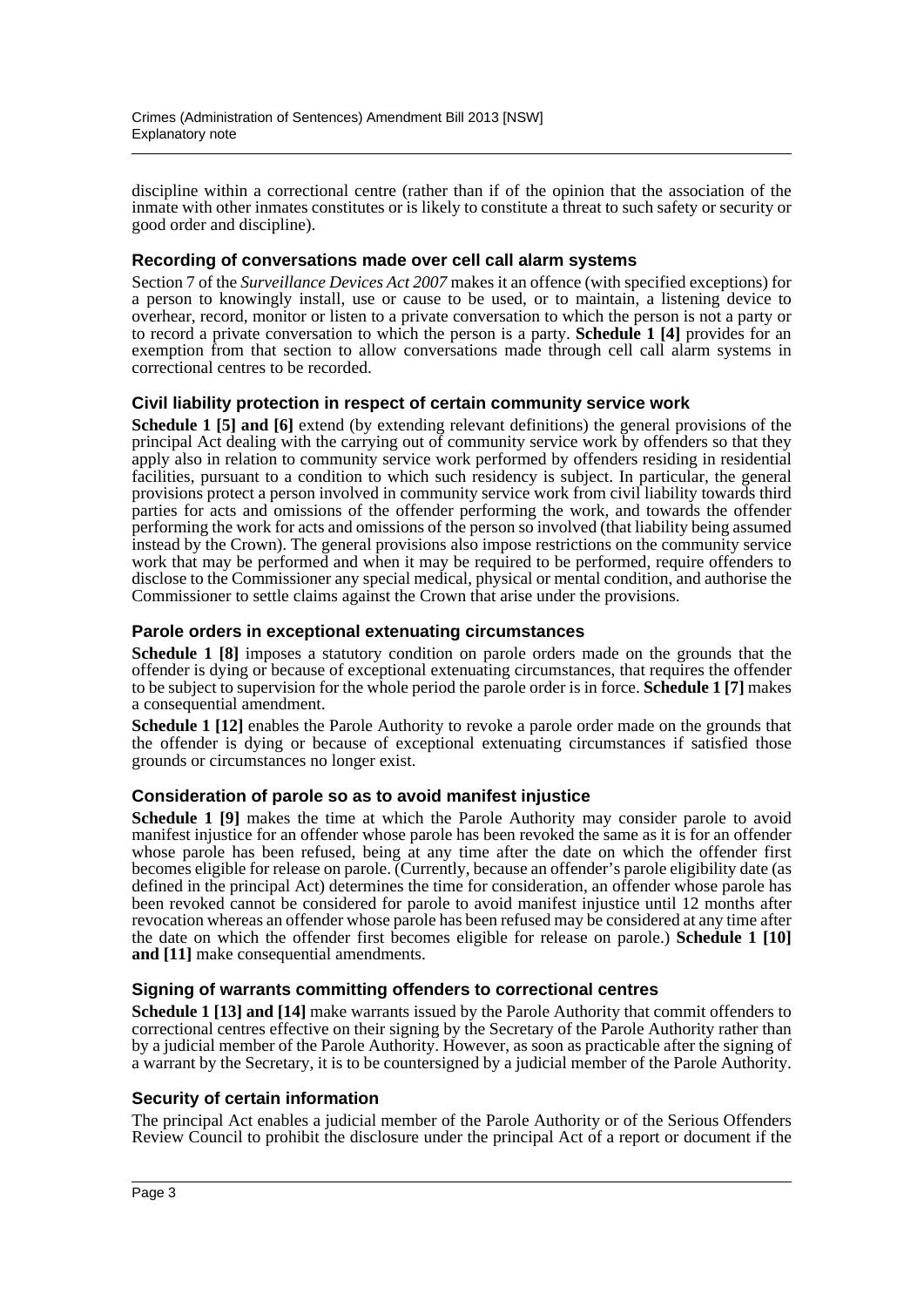judicial member considers that the disclosure may adversely affect the security, discipline or good order of a correctional centre, endanger a person, jeopardise the conduct of any lawful investigation, prejudice the public interest, adversely affect the supervision of any offender who has been released on parole or disclose the contents of any offender's medical, psychiatric or psychological report.

**Schedule 1 [15] and [16]** enable a judicial member of the Parole Authority or of the Serious Offenders Review Council to prohibit the disclosure under the principal Act of any information relating to the content of a report or document the disclosure of which is so prohibited, but only if the judicial member considers that non-disclosure of the information is necessary in the public interest and that the public interest outweighs any right to procedural fairness that may be denied by non-disclosure of the information.

#### **Accommodation of offenders in residential facilities**

**Schedule 1 [20]** extends the classes of offenders who may be accommodated in residential facilities so as to include offenders who are subject to an extended or interim supervision order, a home detention order or an intensive correction order, or offenders in community custody (Stage 3) who are subject to a community supervision order. **Schedule 1 [18] and [19]** make consequential amendments.

#### **Alcohol and drug testing of staff at privately managed correctional centres**

**Schedule 1 [21]** requires operators of privately managed correctional centres (whether management companies or submanagement companies) to prepare and implement a program, approved by the Commissioner, for the testing of their correctional centre staff for alcohol and prohibited drugs, and to ensure that staff are not under the influence of alcohol or prohibited drugs when on duty, or when present at their place of work and about to go on duty. The item also enables the Commissioner to direct an operator to require its correctional centre staff to undergo testing for alcohol and prohibited drugs in accordance with the operator's approved testing program or in accordance with the testing regime provided for in the principal Act for correctional officers and other persons employed by Corrective Services NSW.

#### **Constitution of quorum of Parole Authority**

**Schedule 1 [22]** allows the Secretary of the Parole Authority to act as a non-judicial member of the Authority for the purposes of constituting a quorum for a meeting of the Authority and for the purposes of the meeting if the judicial member who is to preside considers it necessary because of the urgency of the business to be considered, and the lack of ready availability of any other non-judicial member to constitute a quorum. The Secretary has all the functions of, and is taken to be, a non-judicial member while so acting.

#### **Other amendments**

**Schedule 1 [17]** makes an amendment in the nature of statute law revision.

**Schedule 1 [23]** enables regulations of a savings or transitional nature to be made as a consequence of the enactment of the proposed Act or any other Act that amends the principal Act.

**Schedule 1 [24]** inserts (in addition to the validating provision referred to above) provisions of a savings or transitional nature consequent on the amendments made by Schedule 1 [2], [5], [6], [8], [9],  $[\overline{1}2]$ – $[16]$  and  $[20]$ .

## **Schedule 2 Amendment of Fines Act 1996 No 99**

The *Fines Act 1996* provides for the enforcement of victims support levies that are payable by inmates, by means of attachment of the inmates' prison earnings (being payments made to inmates by the Commissioner under the *Crimes (Administration of Sentences) Act 1999* for work done and other purposes). **Schedule 2 [1]** extends the definition of *prison earnings* to include remuneration earned by inmates as participants in external work release programs.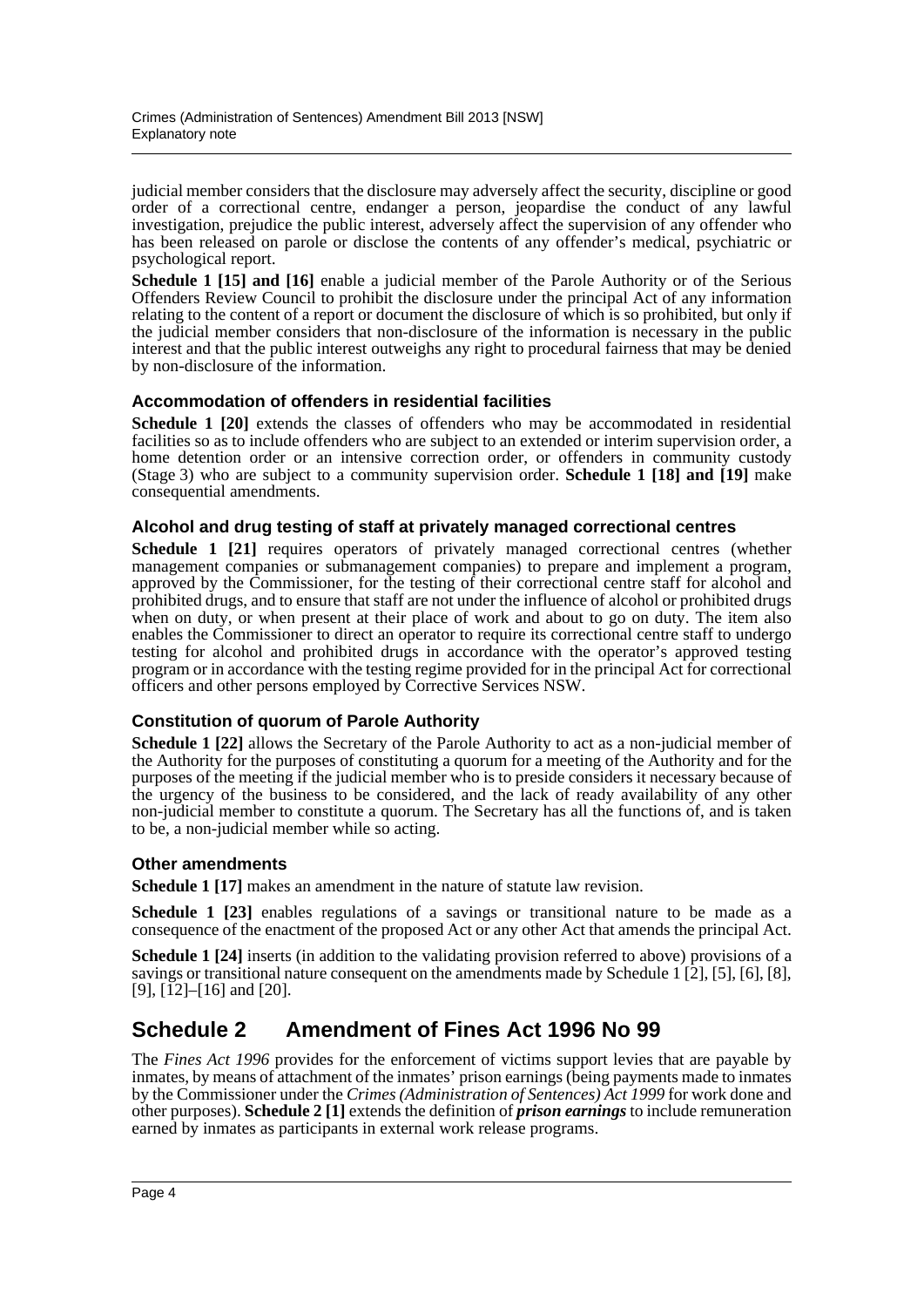**Schedule 2 [2]** inserts provisions to validate any deductions from such remuneration for the purposes of enforcing a victims support levy (or its predecessor, a compensation levy) that were made before the commencement of the amendments made to the *Fines Act 1996* by the proposed Act, if such deductions would have been validly made had the *Fines Act 1996* as so amended then been in force. The item also validates the enforcement of the levies concerned by means of those deductions.

### **Schedule 3 Amendment of Crimes (Administration of Sentences) Regulation 2008**

The *Crimes (Administration of Sentences) Regulation 2008* enables the Commissioner to authorise the operation of a biometric identification system only in correctional centres in which high security, extreme high security or extreme high risk restricted inmates are accommodated or in which inmates are received before they are classified. **Schedule 3 [4]** removes these restrictions to enable the Commissioner to authorise the operation of a biometric identification system in any correctional centre.

**Schedule 3 [1]–[3]** make amendments consequential on the amendment made by Schedule 1 [8].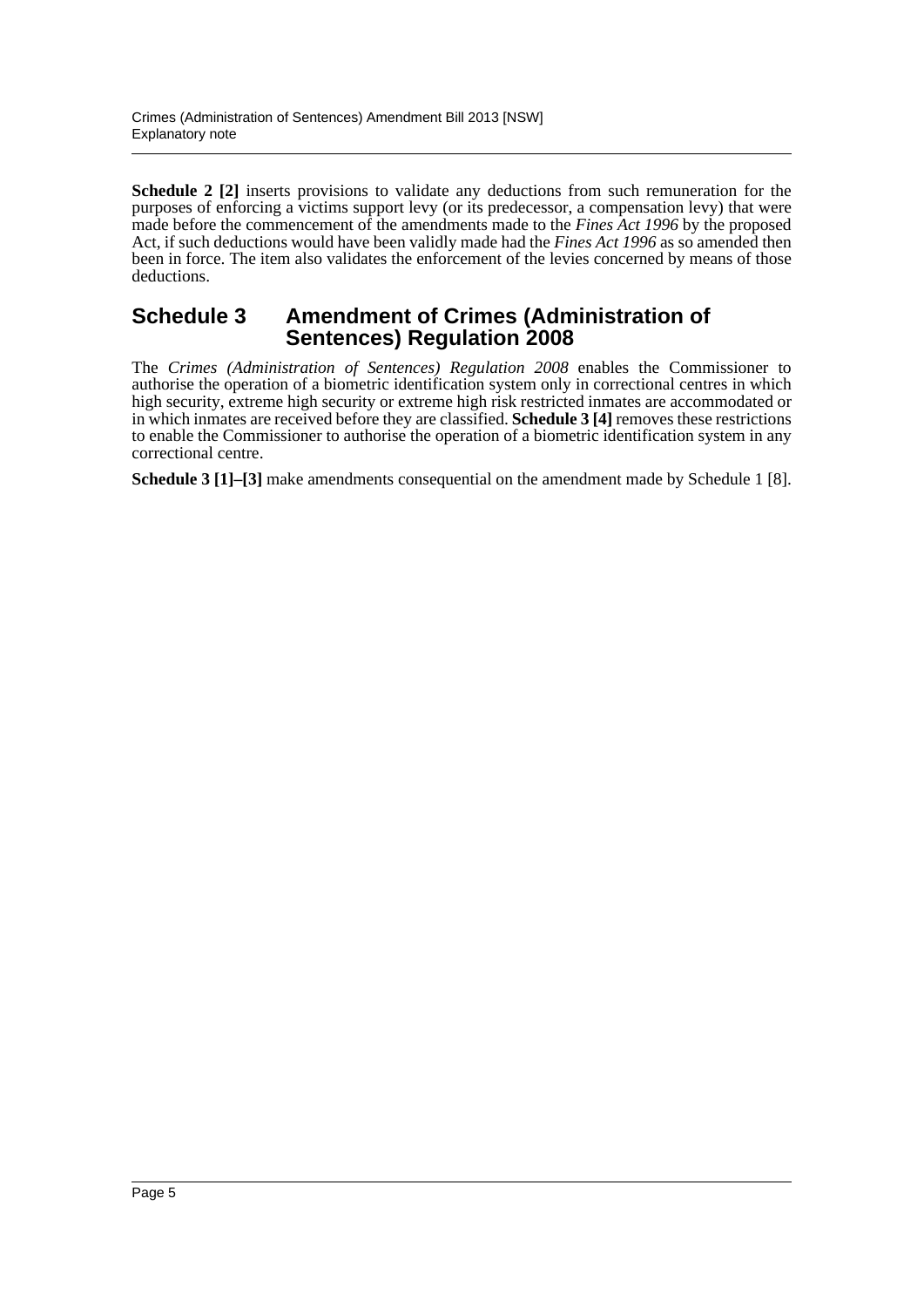First print



New South Wales

# **Crimes (Administration of Sentences) Amendment Bill 2013**

# **Contents**

Page

|            | Name of Act                                                       | 2             |
|------------|-------------------------------------------------------------------|---------------|
|            | 2 Commencement                                                    | $\mathcal{P}$ |
| Schedule 1 | Amendment of Crimes (Administration of Sentences) Act 1999 No 93  | -3            |
| Schedule 2 | Amendment of Fines Act 1996 No 99                                 | 9             |
| Schedule 3 | Amendment of Crimes (Administration of Sentences) Regulation 2008 | 10            |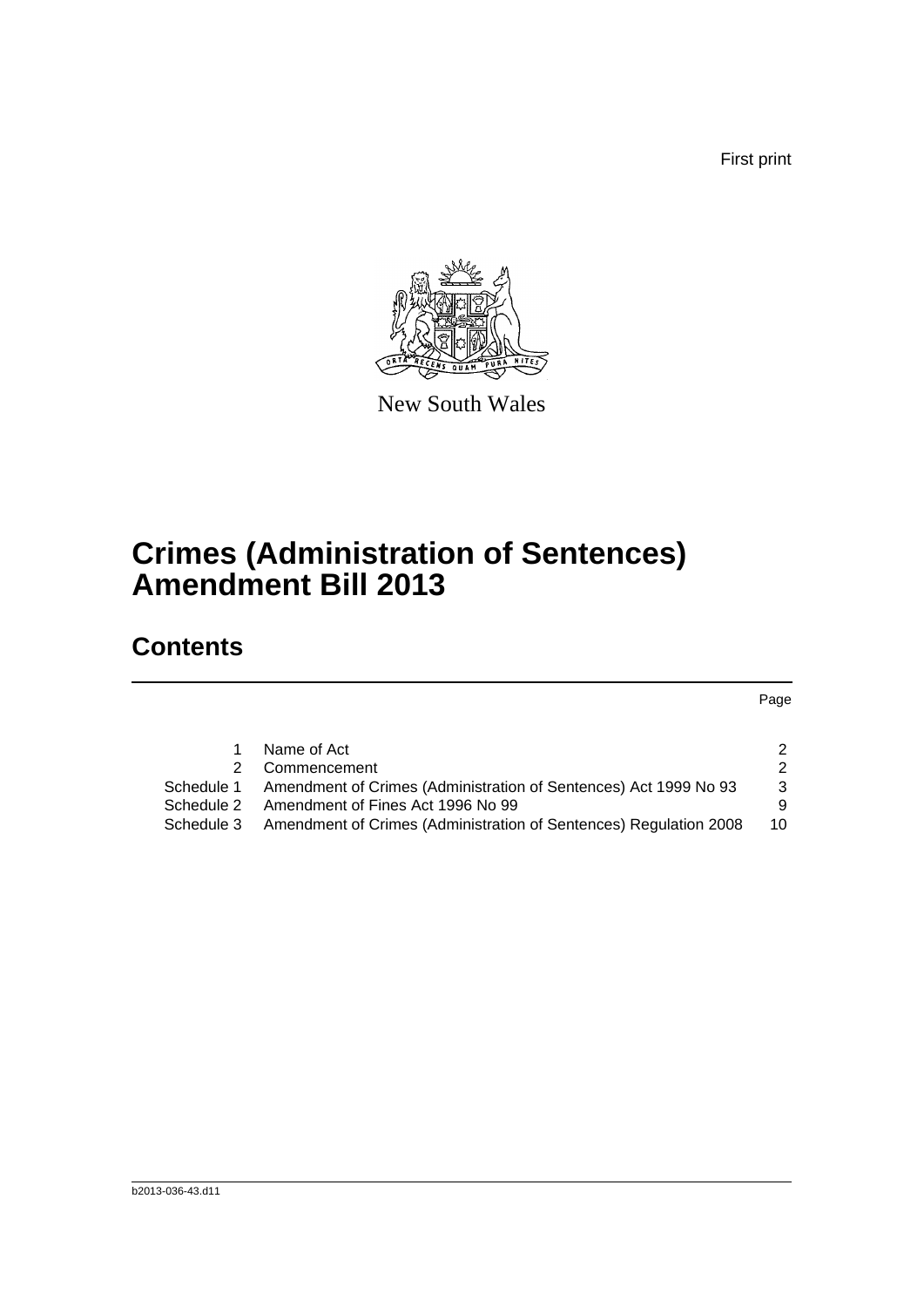

New South Wales

# **Crimes (Administration of Sentences) Amendment Bill 2013**

No , 2013

### **A Bill for**

An Act to make miscellaneous amendments to the *Crimes (Administration of Sentences) Act 1999* and the regulations under that Act and related amendments to the *Fines Act 1996*.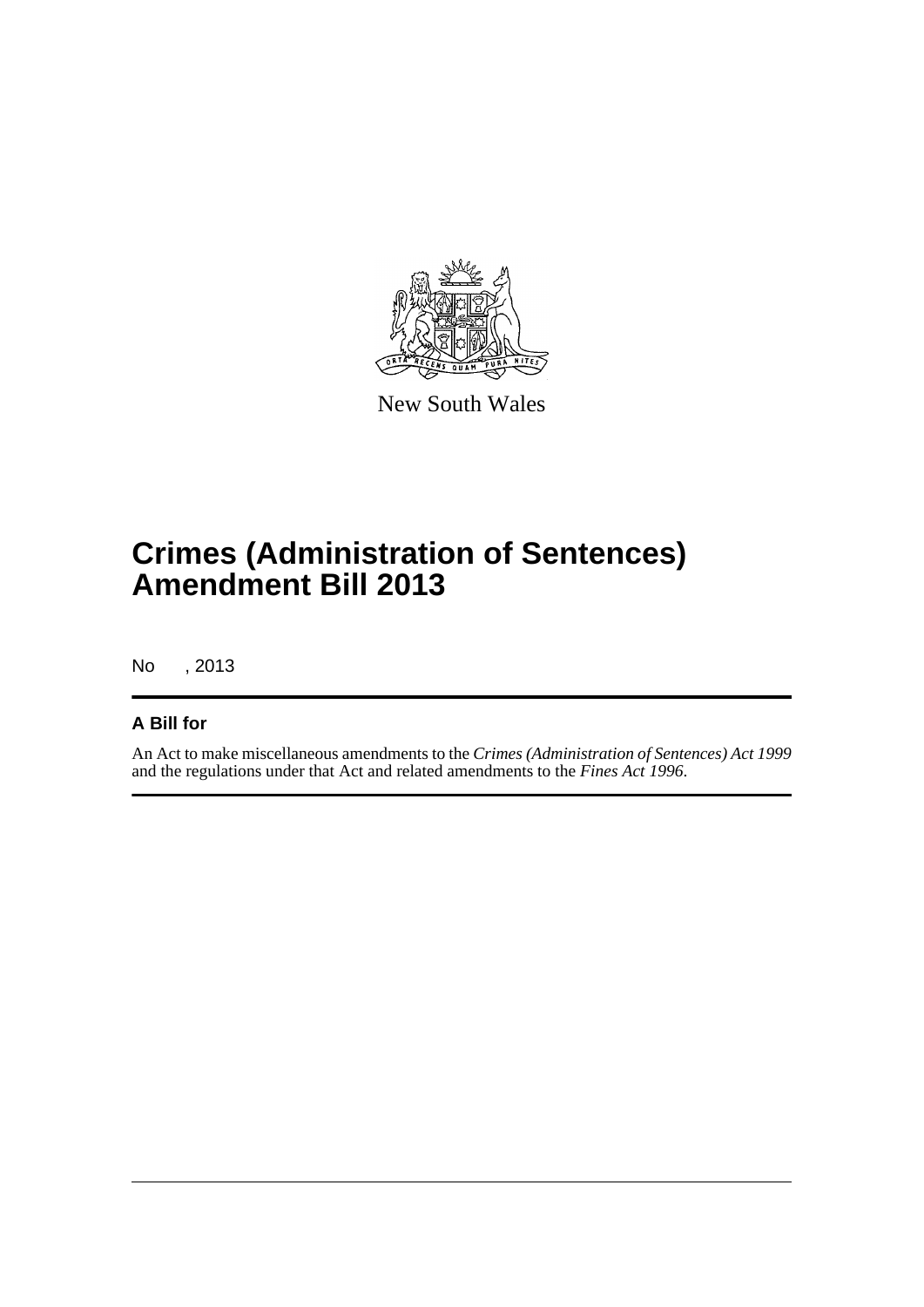<span id="page-7-1"></span><span id="page-7-0"></span>

| The Legislature of New South Wales enacts: |                                                                          |               |  |
|--------------------------------------------|--------------------------------------------------------------------------|---------------|--|
|                                            | Name of Act                                                              | $\mathcal{P}$ |  |
|                                            | This Act is the Crimes (Administration of Sentences) Amendment Act 2013. | 3             |  |
|                                            | <b>Commencement</b>                                                      |               |  |
|                                            | This Act commences on a day or days to be appointed by proclamation.     | 5             |  |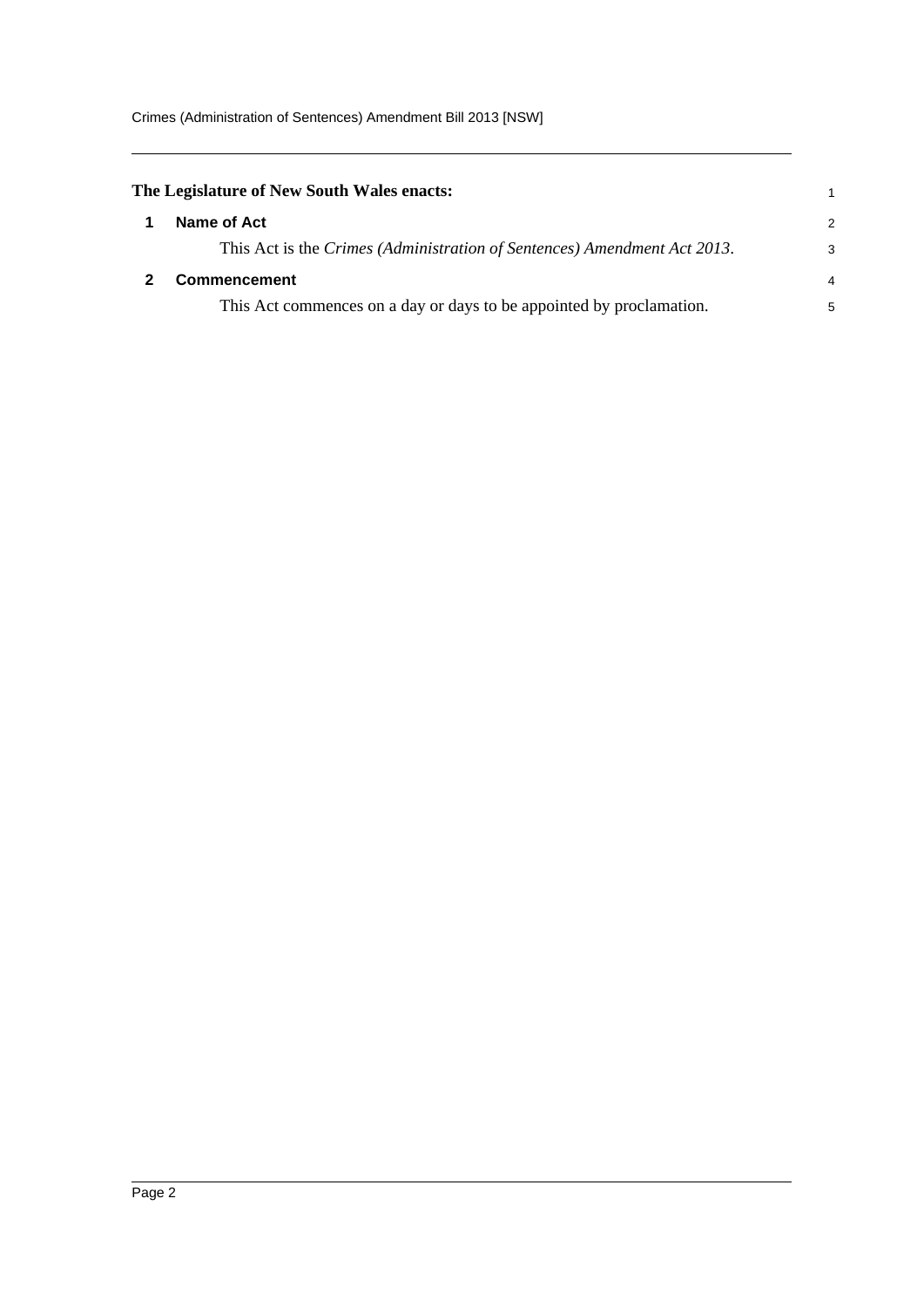<span id="page-8-0"></span>

| <b>Schedule 1</b> |                                |                         | <b>Amendment of Crimes (Administration of</b><br>Sentences) Act 1999 No 93                                                                                                                                                                | $\mathbf{1}$<br>2        |
|-------------------|--------------------------------|-------------------------|-------------------------------------------------------------------------------------------------------------------------------------------------------------------------------------------------------------------------------------------|--------------------------|
| [1]               |                                | <b>Section 7A</b>       |                                                                                                                                                                                                                                           | 3                        |
|                   |                                | Insert after section 7: |                                                                                                                                                                                                                                           |                          |
|                   | <b>7A</b>                      | program                 | Deductions from remuneration earned by inmates on external work release                                                                                                                                                                   | 5<br>6                   |
|                   |                                | (1)                     | Any remuneration earned by an inmate as a participant in an external work<br>release program is to be paid by the employer to the Commissioner on behalf<br>of the inmate.                                                                | $\overline{7}$<br>8<br>9 |
|                   |                                | (2)                     | The Commissioner may deduct from such remuneration an amount, calculated<br>in accordance with the directions of the Minister, to contribute towards:<br>(a)<br>the costs of administering the external work release program, and         | 10<br>11<br>12           |
|                   |                                |                         | travel fares and other expenses relating to the inmate's participation in<br>(b)<br>the external work release program, and                                                                                                                | 13<br>14                 |
|                   |                                |                         | the costs of the inmate's imprisonment during the period in which such<br>(c)<br>remuneration is earned.                                                                                                                                  | 15<br>16                 |
|                   |                                | (3)                     | The Commissioner must cause a record to be kept of remuneration received<br>and deductions made under this section.                                                                                                                       | 17<br>18                 |
|                   |                                | (4)                     | In this section:                                                                                                                                                                                                                          | 19                       |
|                   |                                |                         | <i>external work release program</i> means a program provided under this Act<br>which enables an eligible inmate to work in paid employment in the<br>community during the inmate's sentence, in accordance with a local leave<br>permit. | 20<br>21<br>22<br>23     |
| [2]               |                                |                         | Section 10 Segregated custody of inmates                                                                                                                                                                                                  | 24                       |
|                   |                                |                         | Omit "the association of the inmate with other inmates constitutes or is likely to constitute<br>a threat to" from section $10(1)$ .                                                                                                      | 25<br>26                 |
|                   |                                |                         | Insert instead "such segregation is necessary to secure".                                                                                                                                                                                 | 27                       |
| [3]               |                                |                         | Section 76A Inmates' money                                                                                                                                                                                                                | 28                       |
|                   |                                |                         | Insert "the Commissioner or" after "received by" in section 76A (1) (c).                                                                                                                                                                  | 29                       |
| [4]               |                                | <b>Section 78B</b>      |                                                                                                                                                                                                                                           | 30                       |
|                   |                                |                         | Insert after section 78A:                                                                                                                                                                                                                 | 31                       |
|                   | 78B                            |                         | Recording of conversations made over cell call alarm systems                                                                                                                                                                              | 32                       |
|                   |                                | (1)                     | Section 7 (1) of the <i>Surveillance Devices Act 2007</i> does not apply to the<br>installation, use or maintenance of a listening device to record conversations<br>made through a cell call alarm system in a correctional centre.      | 33<br>34<br>35           |
|                   |                                | (2)                     | A cell call alarm system is a communication system designed to enable<br>inmates to notify staff of emergencies while locked in their cells.                                                                                              | 36<br>37                 |
| [5]               | <b>Section 118 Definitions</b> |                         |                                                                                                                                                                                                                                           |                          |
|                   |                                |                         | Insert after paragraph (d) of the definition of <i>community service work</i> :                                                                                                                                                           | 39                       |
|                   |                                |                         | (d1)<br>community service work performed by an offender who is a resident of<br>a residential facility, pursuant to a condition to which such residency is<br>subject, and                                                                | 40<br>41<br>42           |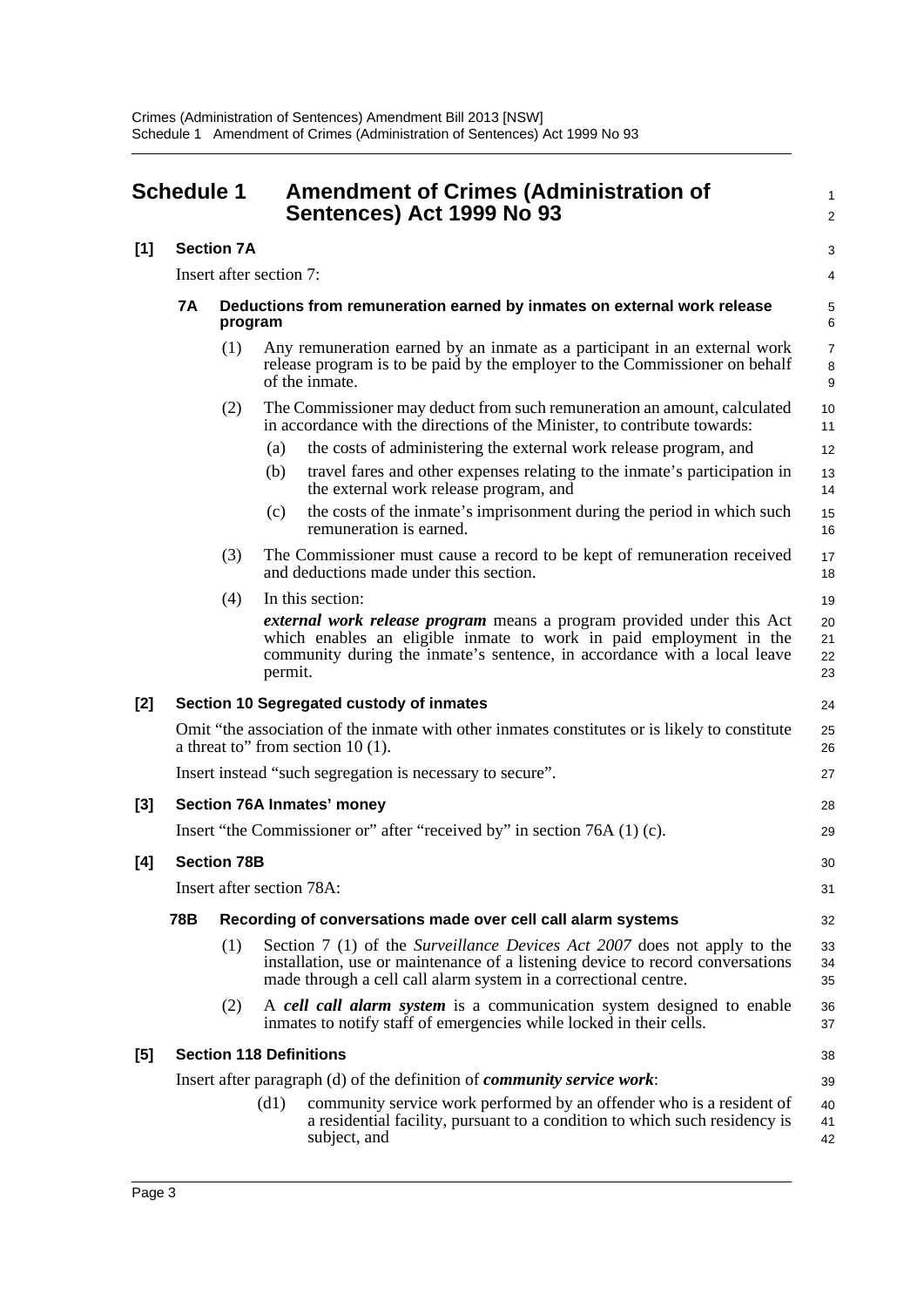| [6]    |                            |      | Section 118, definition of "offender"                                                                                                                                                                                                                    | 1                       |
|--------|----------------------------|------|----------------------------------------------------------------------------------------------------------------------------------------------------------------------------------------------------------------------------------------------------------|-------------------------|
|        |                            |      | Insert at the end of paragraph (d):                                                                                                                                                                                                                      | $\overline{\mathbf{c}}$ |
|        |                            |      | , or                                                                                                                                                                                                                                                     | 3                       |
|        |                            | (e)  | while a resident of a residential facility, pursuant to a condition to which<br>such residency is subject.                                                                                                                                               | 4<br>5                  |
| $[7]$  |                            |      | Section 128 Conditions of parole generally                                                                                                                                                                                                               | 6                       |
|        |                            |      | Omit "section 128B" from section 128 (3). Insert instead "sections 128B and 128C".                                                                                                                                                                       | 7                       |
| [8]    | <b>Section 128C</b>        |      |                                                                                                                                                                                                                                                          | 8                       |
|        | Insert after section 128B: |      |                                                                                                                                                                                                                                                          | 9                       |
|        | 128C                       |      | Condition of parole order in exceptional circumstances as to supervision                                                                                                                                                                                 | 10                      |
|        |                            |      | It is a condition of a parole order made under section 160 in respect of an<br>offender that, for the whole of the period for which the parole order is in force,<br>the offender is to be subject to supervision, as prescribed by the regulations.     | 11<br>12<br>13          |
| [9]    | Sections 137B and 143B     |      |                                                                                                                                                                                                                                                          | 14                      |
|        |                            |      | Omit "offender's parole eligibility date" wherever occurring.                                                                                                                                                                                            | 15                      |
|        |                            |      | Insert instead "date on which the offender first becomes eligible for release on parole".                                                                                                                                                                | 16                      |
| $[10]$ |                            |      | Section 138 Release of offender on parole                                                                                                                                                                                                                | 17                      |
|        |                            |      | Insert "(other than an order made following consideration of the offender's case under<br>section 137B)" after "date" where firstly occurring in section 138 (1AA) (a).                                                                                  | 18<br>19                |
| $[11]$ |                            |      | Section 151 Release of serious offender on parole                                                                                                                                                                                                        | 20                      |
|        |                            |      | Insert "(other than an order made following consideration of the offender's case under<br>section 143B)" after "date" where firstly occurring in section 151 (1) (a).                                                                                    | 21<br>22                |
| $[12]$ |                            |      | Section 170 Revocation of parole order                                                                                                                                                                                                                   | 23                      |
|        |                            |      | Insert after section $170(1)(a1)$ :                                                                                                                                                                                                                      | 24                      |
|        |                            | (a2) | in the case of an offender who has been granted parole under section 160<br>on the grounds that he or she is dying or because of exceptional<br>extenuating circumstances, if it is satisfied that those grounds or<br>circumstances no longer exist, or | 25<br>26<br>27<br>28    |
| $[13]$ |                            |      | Section 181 Warrants committing offenders to correctional centres                                                                                                                                                                                        | 29                      |
|        |                            |      | Omit section 181 (2). Insert instead:                                                                                                                                                                                                                    | 30                      |
|        | (2)                        |      | A warrant under this section is to be signed by the Secretary of the Parole<br>Authority and as soon as practicable afterwards countersigned by a judicial<br>member of the Parole Authority.                                                            | 31<br>32<br>33          |
|        | (2A)                       |      | An order under this section is to be signed by a judicial member of the Parole<br>Authority.                                                                                                                                                             | 34<br>35                |
| $[14]$ | Section 181 (5) and (6)    |      |                                                                                                                                                                                                                                                          | 36                      |
|        |                            |      | Insert after section 181 (4):                                                                                                                                                                                                                            | 37                      |
|        | (5)                        |      | A warrant under this section has effect on its signing by the Secretary of the<br>Parole Authority and is not invalid merely because it is not countersigned by<br>a judicial member of the Parole Authority.                                            | 38<br>39<br>40          |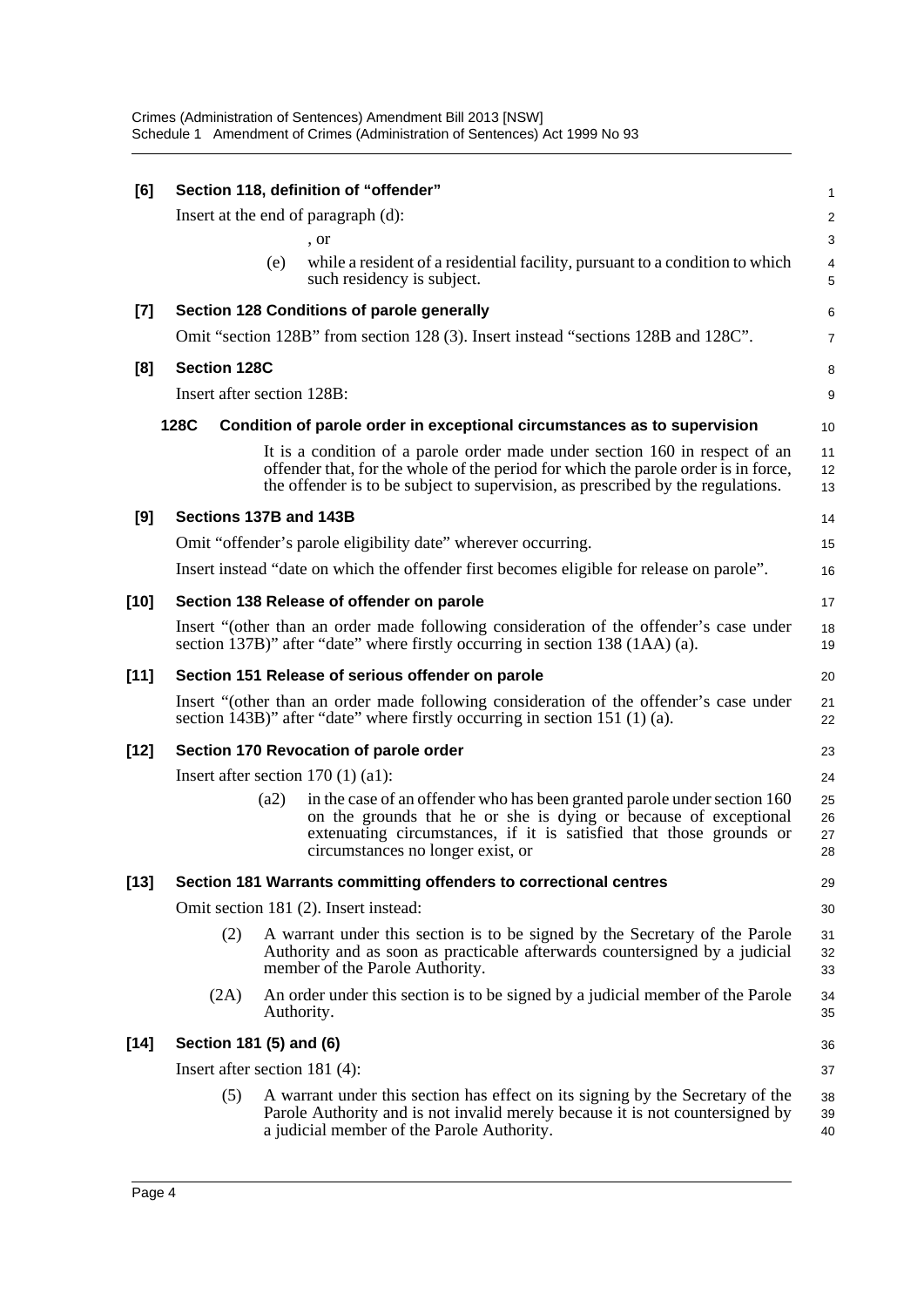|        | (6)                                           |     | A reference in this section to a judicial member of the Parole Authority is a<br>reference to a judicial member referred to in section 183 $(2)$ (a).                                                                                                                                       | $\mathbf{1}$<br>2             |
|--------|-----------------------------------------------|-----|---------------------------------------------------------------------------------------------------------------------------------------------------------------------------------------------------------------------------------------------------------------------------------------------|-------------------------------|
| [15]   |                                               |     | Section 194 Security of certain information                                                                                                                                                                                                                                                 | 3                             |
|        | Insert after section $194$ (1):               |     |                                                                                                                                                                                                                                                                                             | 4                             |
|        | (1A)                                          |     | Nothing in this Act or the regulations requires a person to be provided with<br>information about the content of a report or other document, a copy of which<br>is not (by operation of subsection $(1)$ ) required to be provided to a person, if,<br>in the opinion of a judicial member: | 5<br>6<br>$\overline{7}$<br>8 |
|        |                                               | (a) | not providing the information to the person is necessary in the public<br>interest, and                                                                                                                                                                                                     | $\boldsymbol{9}$<br>10        |
|        |                                               | (b) | that public interest outweighs any right to procedural fairness that may<br>be denied by not providing the information.                                                                                                                                                                     | 11<br>12                      |
| [16]   |                                               |     | Section 209A Security of certain information                                                                                                                                                                                                                                                | 13                            |
|        |                                               |     | Insert at the end of the section:                                                                                                                                                                                                                                                           | 14                            |
|        | (2)                                           |     | Nothing in this Act or the regulations requires a person to be provided with<br>information about the content of a report or other document, a copy of which<br>is not (by operation of subsection $(1)$ ) required to be provided to a person, if,<br>in the opinion of a judicial member: | 15<br>16<br>17<br>18          |
|        |                                               | (a) | not providing the information to the person is necessary in the public<br>interest, and                                                                                                                                                                                                     | 19<br>20                      |
|        |                                               | (b) | that public interest outweighs any right to procedural fairness that may<br>be denied by not providing the information.                                                                                                                                                                     | 21<br>22                      |
| $[17]$ |                                               |     | Section 235G Functions of Departmental compliance and monitoring officers                                                                                                                                                                                                                   | 23                            |
|        |                                               |     | Omit "Part 2 of" from section $235G(2)$ (b).                                                                                                                                                                                                                                                | 24                            |
| [18]   |                                               |     | Section 236M Accommodation of offenders in residential facilities                                                                                                                                                                                                                           | 25                            |
|        | Omit "non-custodial<br>section $236M(1)$ (b). |     | orders<br>(referred to<br>non-custodial residents)"<br>from<br>as                                                                                                                                                                                                                           | 26<br>27                      |
|        |                                               |     | Insert instead "community-based orders".                                                                                                                                                                                                                                                    | 28                            |
| [19]   | Section 236M (3) (a)                          |     |                                                                                                                                                                                                                                                                                             | 29                            |
|        |                                               |     | Omit "a non-custodial resident".                                                                                                                                                                                                                                                            | 30                            |
|        | community-based order".                       |     | Insert instead "a person residing in a residential facility who is the subject of a                                                                                                                                                                                                         | 31<br>32                      |
| [20]   | <b>Section 236M (5)</b>                       |     |                                                                                                                                                                                                                                                                                             | 33                            |
|        |                                               |     | Omit the subsection. Insert instead:                                                                                                                                                                                                                                                        | 34                            |
|        | (5)                                           |     | In this section, a <i>community-based order</i> means any of the following orders:                                                                                                                                                                                                          | 35                            |
|        |                                               | (a) | an order under Division 3 of Part 2 of the Crimes (Sentencing<br>Procedure) Act 1999,                                                                                                                                                                                                       | 36<br>37                      |
|        |                                               | (b) | a parole order, a home detention order or an intensive correction order,                                                                                                                                                                                                                    | 38                            |
|        |                                               | (c) | an extended supervision order or an interim supervision order under the<br>Crimes (High Risk Offenders) Act 2006,                                                                                                                                                                           | 39<br>40                      |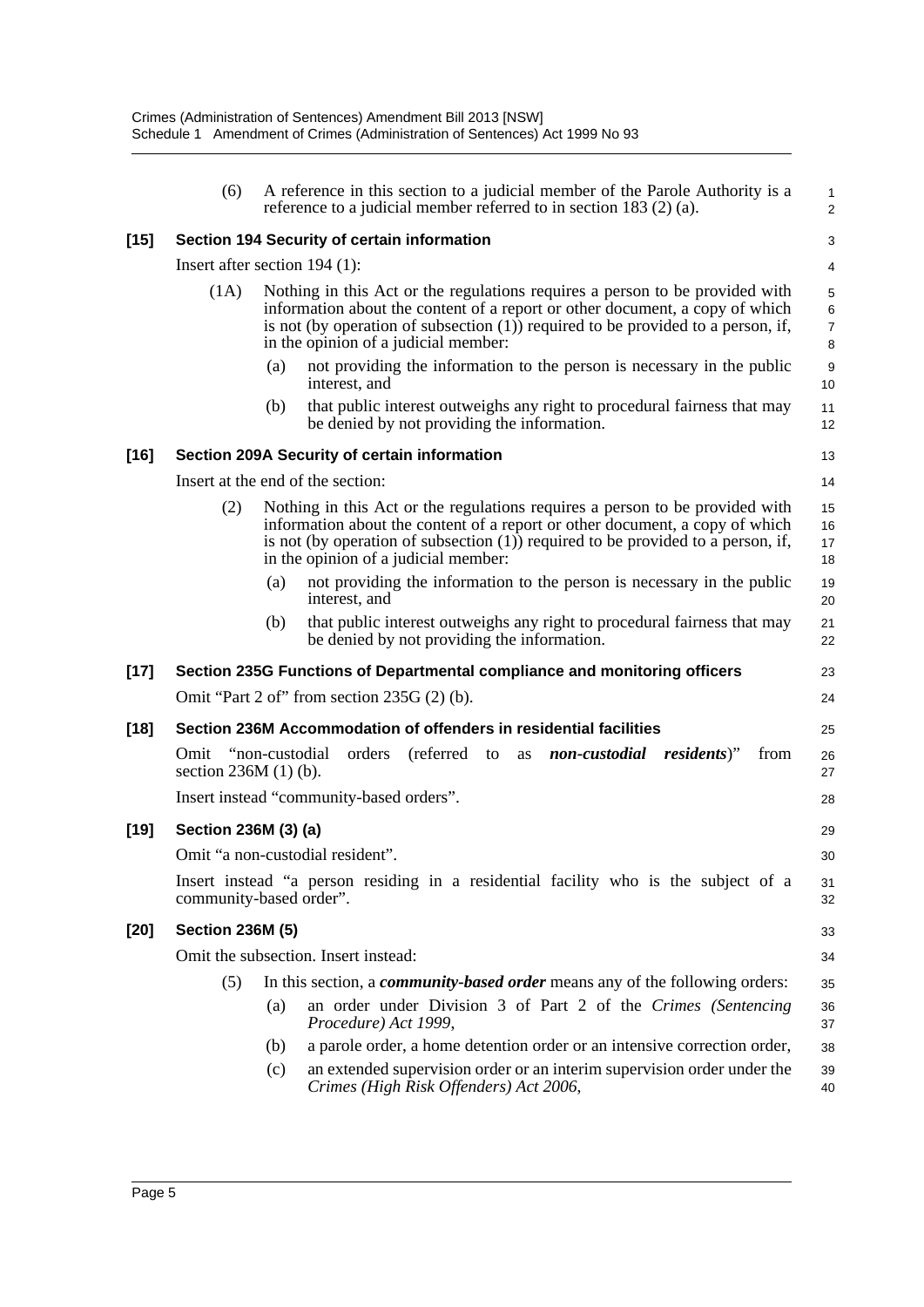|        |      |                           | (d)       | a community supervision order (within the meaning of Part 4A), if the<br>person subject to it is in community custody (Stage 3) (within the<br>meaning of that Part).                                                                                                                                                                                                          | 1<br>$\overline{\mathbf{c}}$<br>3 |
|--------|------|---------------------------|-----------|--------------------------------------------------------------------------------------------------------------------------------------------------------------------------------------------------------------------------------------------------------------------------------------------------------------------------------------------------------------------------------|-----------------------------------|
| $[21]$ |      | <b>Section 241A</b>       |           |                                                                                                                                                                                                                                                                                                                                                                                | 4                                 |
|        |      | Insert after section 241: |           |                                                                                                                                                                                                                                                                                                                                                                                | 5                                 |
|        | 241A |                           |           | Testing of correctional centre staff for alcohol and prohibited drugs                                                                                                                                                                                                                                                                                                          | 6                                 |
|        |      | (1)                       |           | In this section:                                                                                                                                                                                                                                                                                                                                                               | $\overline{7}$                    |
|        |      |                           |           | <i>employee</i> of a management company means a person employed by the<br>management company, who holds an authority under section 240 to perform<br>duties at a correctional centre managed by the management company.                                                                                                                                                        | 8<br>9<br>10                      |
|        |      |                           | Act 1985. | <i>prohibited drug</i> has the same meaning as in the Drug Misuse and Trafficking                                                                                                                                                                                                                                                                                              | 11<br>12                          |
|        |      | (2)                       |           | A management company must:                                                                                                                                                                                                                                                                                                                                                     | 13                                |
|        |      |                           | (a)       | prepare and implement a program, approved by the Commissioner, for<br>the testing of its employees for alcohol and prohibited drugs, and                                                                                                                                                                                                                                       | 14<br>15                          |
|        |      |                           | (b)       | ensure that its employees are not under the influence of alcohol or any<br>prohibited drug when on duty, or when present at their place of work<br>and about to go on duty, and                                                                                                                                                                                                | 16<br>17<br>18                    |
|        |      |                           | (c)       | report to the Commissioner, if requested in writing by the<br>Commissioner to do so, on the implementation of the program.                                                                                                                                                                                                                                                     | 19<br>20                          |
|        |      | (3)                       |           | The Commissioner may, whenever the Commissioner considers it appropriate<br>to do so, direct a management company to require an employee to undergo<br>testing for alcohol and prohibited drugs:                                                                                                                                                                               | 21<br>22<br>23                    |
|        |      |                           | (a)       | in accordance with the testing program approved by the Commissioner,<br><b>or</b>                                                                                                                                                                                                                                                                                              | 24<br>25                          |
|        |      |                           | (b)       | in accordance with Division 5 of Part 11 (as applied by subsection $(5)$ )<br>and the regulations.                                                                                                                                                                                                                                                                             | 26<br>27                          |
|        |      | (4)                       |           | A management company must comply with a direction of the Commissioner<br>given under this section.                                                                                                                                                                                                                                                                             | 28<br>29                          |
|        |      | (5)                       |           | Division 5 of Part 11 applies in relation to the testing of an employee for<br>alcohol and prohibited drugs as if the references to a member of correctional<br>staff in that Division were references to an employee referred to in this section.                                                                                                                             | 30<br>31<br>32                    |
|        |      | (6)                       |           | For the purposes of subsection (3) (b), the regulations may make provision, in<br>relation to employees referred to in this section, for or with respect to any<br>matter for or with respect to which regulations may be made under Division 5<br>of Part 11 in relation to members of correctional staff (other than a matter<br>referred to in section 236I (j) or $(k)$ ). | 33<br>34<br>35<br>36<br>37        |
|        |      | (7)                       |           | This section applies to and in respect of a submanagement company and the<br>persons it employs for the purposes of a submanagement agreement in the<br>same way as it applies to and in respect of a management company and its<br>employees.                                                                                                                                 | 38<br>39<br>40<br>41              |
| $[22]$ |      |                           |           | <b>Schedule 1 Parole Authority</b>                                                                                                                                                                                                                                                                                                                                             | 42                                |
|        |      |                           |           | Insert at the end of clause 13:                                                                                                                                                                                                                                                                                                                                                | 43                                |
|        |      | (2)                       |           | The Secretary of the Parole Authority may act as a non-judicial member for<br>the purposes of constituting a quorum for a meeting of the Parole Authority                                                                                                                                                                                                                      | 44<br>45                          |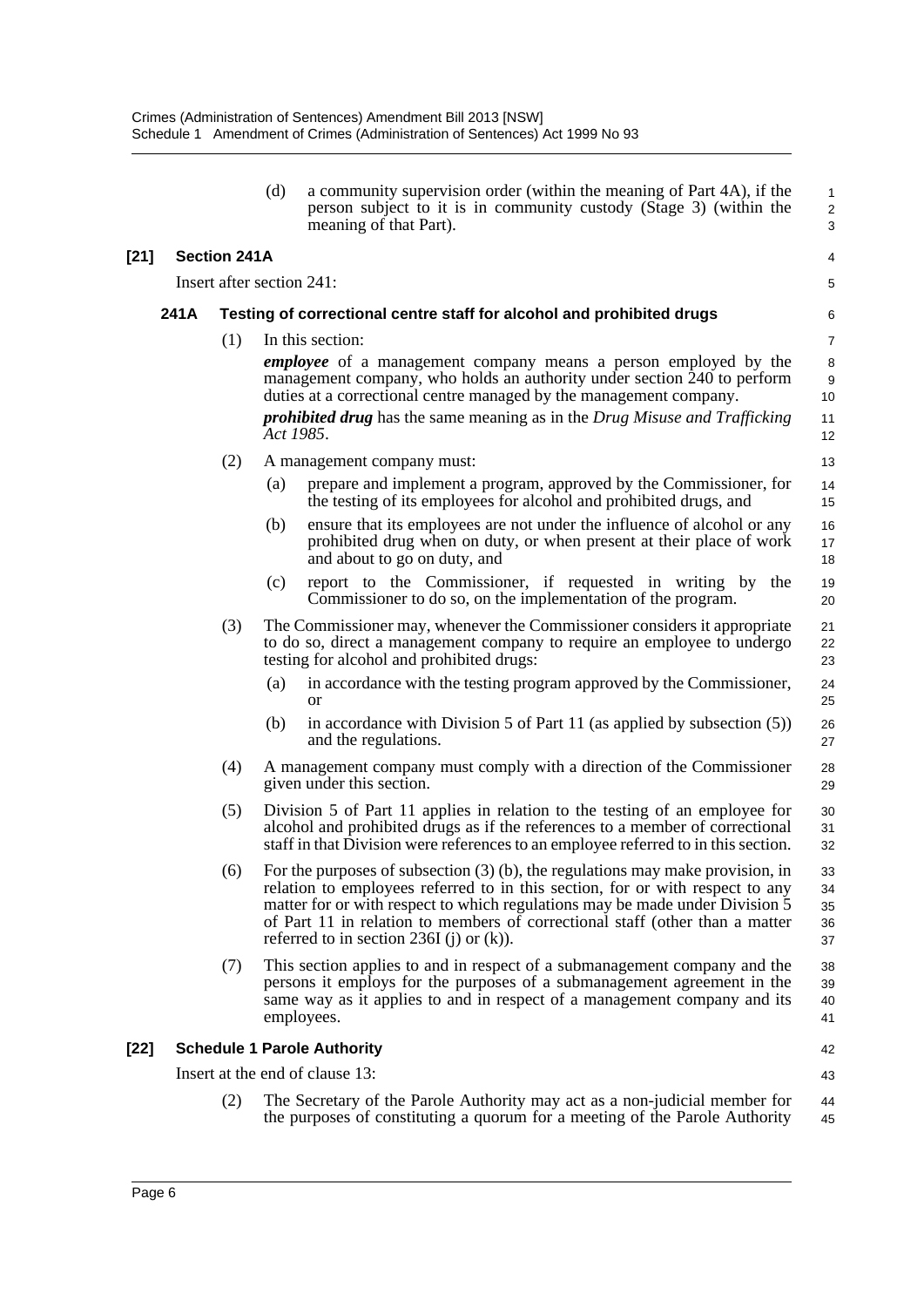|        |     |         | and for the purposes of the meeting if the judicial member who is to preside at<br>the meeting considers it necessary because:                                                                                                                                                                                                                                                                                                                 | 1<br>$\overline{2}$              |
|--------|-----|---------|------------------------------------------------------------------------------------------------------------------------------------------------------------------------------------------------------------------------------------------------------------------------------------------------------------------------------------------------------------------------------------------------------------------------------------------------|----------------------------------|
|        |     |         | the business to be conducted at the meeting is of an urgent nature, and<br>(a)                                                                                                                                                                                                                                                                                                                                                                 | 3                                |
|        |     |         | no other non-judicial member is readily available to constitute a<br>(b)<br>quorum.                                                                                                                                                                                                                                                                                                                                                            | $\overline{4}$<br>5              |
|        |     |         | While so acting, the Secretary has all the functions of a non-judicial member<br>and is taken to be such a member.                                                                                                                                                                                                                                                                                                                             | $\,6$<br>$\overline{7}$          |
| [23]   |     |         | Schedule 5 Savings, transitional and other provisions                                                                                                                                                                                                                                                                                                                                                                                          | 8                                |
|        |     |         | Insert at the end of clause $1(1)$ :                                                                                                                                                                                                                                                                                                                                                                                                           | 9                                |
|        |     |         | any other Act that amends this Act                                                                                                                                                                                                                                                                                                                                                                                                             | 10                               |
| $[24]$ |     |         | Schedule 5, Part 19                                                                                                                                                                                                                                                                                                                                                                                                                            | 11                               |
|        |     |         | Insert after clause 109:                                                                                                                                                                                                                                                                                                                                                                                                                       | 12                               |
|        |     | Part 19 | Provisions consequent on enactment of Crimes<br>(Administration of Sentences) Amendment Act<br>2013                                                                                                                                                                                                                                                                                                                                            | 13<br>14<br>15                   |
|        | 110 |         | <b>Definition</b>                                                                                                                                                                                                                                                                                                                                                                                                                              | 16                               |
|        |     |         | In this Part:                                                                                                                                                                                                                                                                                                                                                                                                                                  | 17                               |
|        |     |         | <b>amending Act</b> means the Crimes (Administration of Sentences) Amendment<br>Act 2013.                                                                                                                                                                                                                                                                                                                                                      | 18<br>19                         |
|        | 111 |         | <b>Validation of certain deductions</b>                                                                                                                                                                                                                                                                                                                                                                                                        | 20                               |
|        |     | (1)     | A deduction made before the commencement of section 7A (2) from<br>remuneration earned by an inmate as a participant in an external work release<br>program is taken to have been validly made at the time it was made if it would<br>have been validly made on or after that commencement.                                                                                                                                                    | 21<br>22<br>23<br>24             |
|        |     | (2)     | Accordingly, no compensation is payable in respect of such a deducted<br>amount or in respect of interest that may have accrued on such a deducted<br>amount had it not been deducted.                                                                                                                                                                                                                                                         | 25<br>26<br>27                   |
|        |     | (3)     | In subclause $(1)$ :                                                                                                                                                                                                                                                                                                                                                                                                                           | 28                               |
|        |     |         | <i>external work release program</i> has the same meaning as in section 7A, but<br>extends to a corresponding program under the former Correctional Centres<br>Act 1952 (a corresponding program).                                                                                                                                                                                                                                             | 29<br>30<br>31                   |
|        |     | (4)     | For the purposes of applying subclause $(1)$ to a deduction from remuneration<br>earned by an inmate as a participant in a corresponding program, a reference<br>in section 7A (2) to an external work release program and to remuneration<br>earned by an inmate from participation in such a program is taken to be a<br>reference to a corresponding program and to remuneration earned by an<br>inmate as a participant in such a program. | 32<br>33<br>34<br>35<br>36<br>37 |
|        | 112 |         | <b>Segregated custody directions</b>                                                                                                                                                                                                                                                                                                                                                                                                           | 38                               |
|        |     |         | A segregated custody direction in force under Division 2 of Part 2 of this Act<br>immediately before the amendment of section 10 by the amending Act<br>continues to have effect under (and subject to) Division 2 of Part 2 as if section<br>10 had not been so amended.                                                                                                                                                                      | 39<br>40<br>41<br>42             |
|        |     |         |                                                                                                                                                                                                                                                                                                                                                                                                                                                |                                  |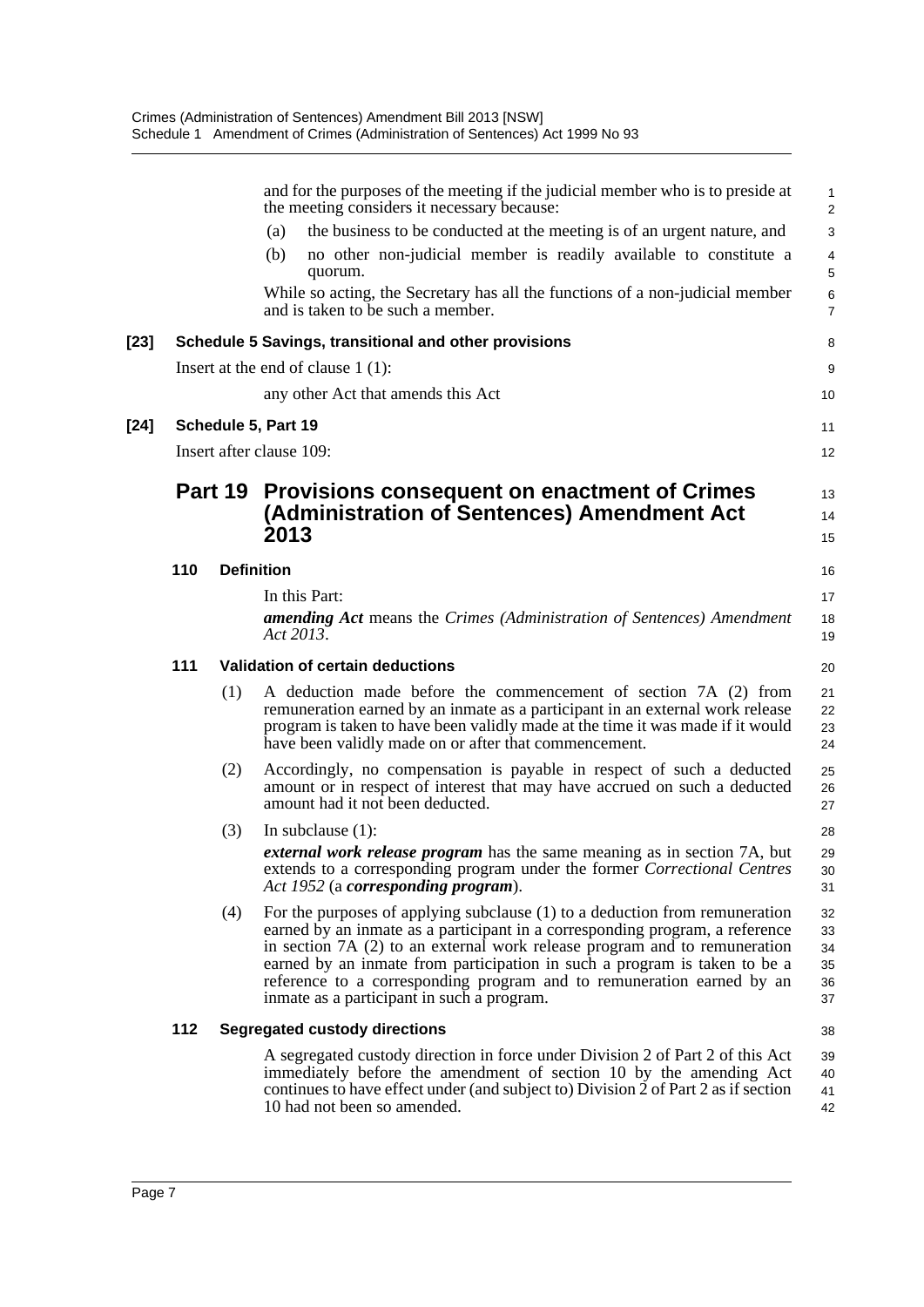| 113 |     | Protection from civil liability in respect of certain community service work<br>performed by residents of residential facilities                                                                                                                                                                                       | 1<br>$\overline{c}$   |
|-----|-----|------------------------------------------------------------------------------------------------------------------------------------------------------------------------------------------------------------------------------------------------------------------------------------------------------------------------|-----------------------|
|     |     | Sections 120 and 121, as extended in their operation by the amendments made<br>to section 118 by the amending Act, apply in relation to community service<br>work performed by an offender the subject of those amendments, whether<br>occurring before or on or after the date on which those amendments<br>commence. | 3<br>4<br>5<br>6<br>7 |
| 114 |     | Parole in exceptional extenuating circumstances                                                                                                                                                                                                                                                                        | 8                     |
|     | (1) | Section 128C applies only in relation to a parole order made under section 160<br>on or after the date on which section 128C commences.                                                                                                                                                                                | 9<br>10               |
|     | (2) | Section 170 (1) (a2) extends to a parole order made under section 160 before<br>the date on which section $170(1)(a2)$ commences.                                                                                                                                                                                      | 11<br>12              |
| 115 |     | Consideration of parole so as to avoid manifest injustice                                                                                                                                                                                                                                                              | 13                    |
|     |     | Sections 137B and 143B, as amended by the amending Act, apply to an<br>offender whether the date on which the offender first becomes eligible for<br>release on parole occurs before, or on or after, the date on which those<br>amendments commence.                                                                  | 14<br>15<br>16<br>17  |
| 116 |     | <b>Signing of warrants</b>                                                                                                                                                                                                                                                                                             | 18                    |
|     |     | A warrant in force under section 181 immediately before the amendment of<br>section 181 by the amending Act is taken to be a warrant in force under that<br>section as so amended, and may be enforced accordingly.                                                                                                    | 19<br>20<br>21        |
| 117 |     | Security of certain information                                                                                                                                                                                                                                                                                        | 22                    |
|     | (1) | Section 194 (1A) extends to a report or other document (or any part of the<br>report or document) that is not required to be provided to a person by operation<br>of section 194 (1) before the commencement of section 194 (1A).                                                                                      | 23<br>24<br>25        |
|     | (2) | Section 209A (2) extends to a report or other document (or any part of the<br>report or document) that is not required to be provided to a person by operation<br>of section 209A before the commencement of section 209A (2).                                                                                         | 26<br>27<br>28        |
| 118 |     | Accommodation of offenders in residential facilities                                                                                                                                                                                                                                                                   | 29                    |
|     |     | The amendments made to section 236M by the amending Act apply as if those<br>amendments had commenced on the commencement of Division 7 of Part 11<br>of this Act.                                                                                                                                                     | 30<br>31<br>32        |
|     |     |                                                                                                                                                                                                                                                                                                                        |                       |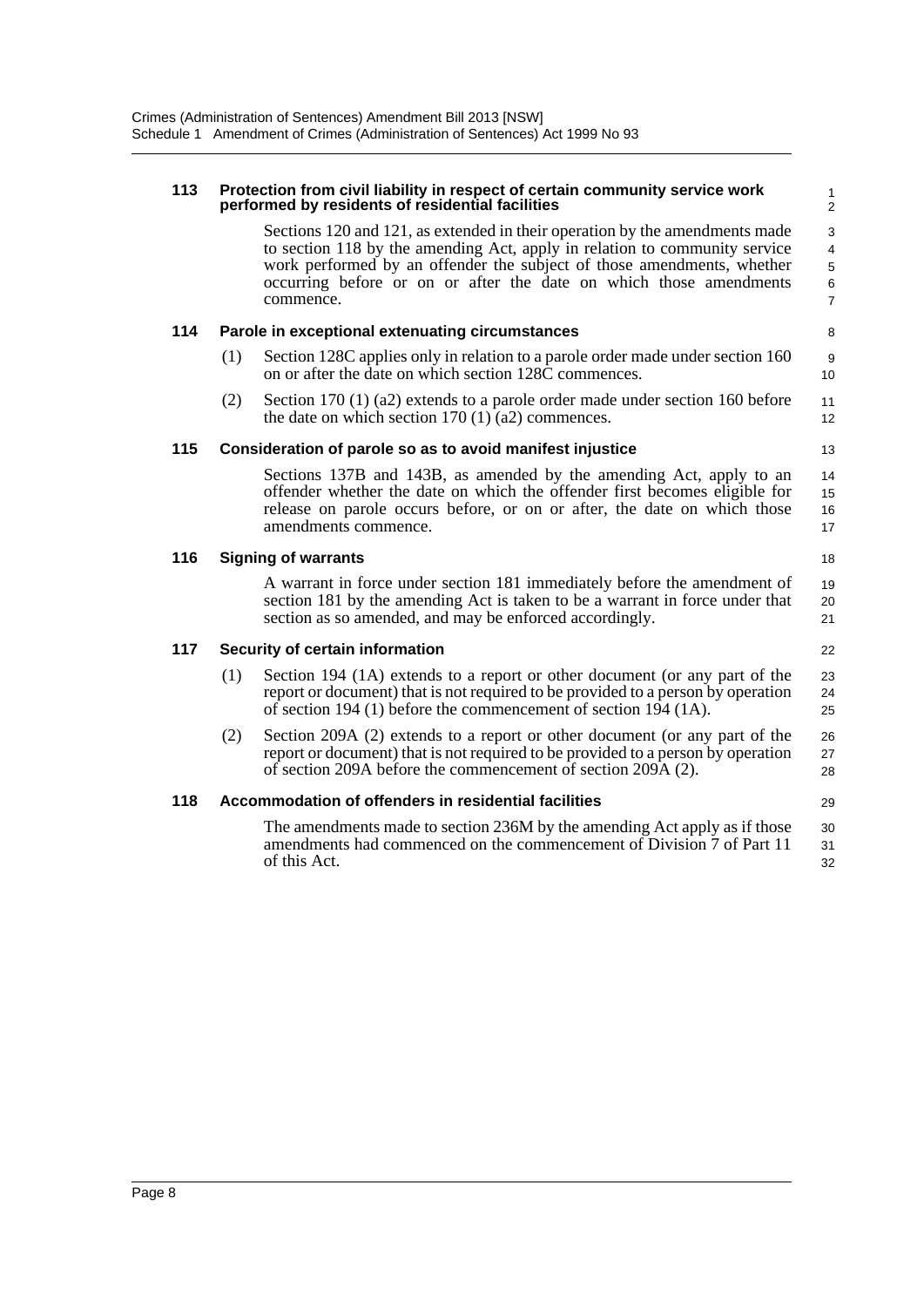<span id="page-14-0"></span>

|     | <b>Schedule 2</b> | <b>Amendment of Fines Act 1996 No 99</b>                                                                                                                                                                                                                                                                                                                                                                                                                            | 1                                 |
|-----|-------------------|---------------------------------------------------------------------------------------------------------------------------------------------------------------------------------------------------------------------------------------------------------------------------------------------------------------------------------------------------------------------------------------------------------------------------------------------------------------------|-----------------------------------|
| [1] |                   | Section 18 Special provision relating to certain victims support levies                                                                                                                                                                                                                                                                                                                                                                                             | $\overline{c}$                    |
|     |                   | Insert "and to any remuneration earned by the offender as a participant in an external work<br>release program (within the meaning of section 7A of that Act)" after "Crimes"<br>(Administration of Sentences) Act 1999" in section 18 (8).                                                                                                                                                                                                                         | 3<br>$\overline{\mathbf{4}}$<br>5 |
| [2] |                   | Schedule 3 Savings, transitional and other provisions                                                                                                                                                                                                                                                                                                                                                                                                               | 6                                 |
|     |                   | Insert at the end of the Schedule with appropriate Part and clause numbering:                                                                                                                                                                                                                                                                                                                                                                                       | 7                                 |
|     | <b>Part</b>       | <b>Provisions consequent on enactment of Crimes</b><br>(Administration of Sentences) Amendment Act<br>2013                                                                                                                                                                                                                                                                                                                                                          | 8<br>9<br>10                      |
|     | <b>Definition</b> |                                                                                                                                                                                                                                                                                                                                                                                                                                                                     | 11                                |
|     |                   | In this Part:                                                                                                                                                                                                                                                                                                                                                                                                                                                       | 12                                |
|     |                   | <b>amending Act</b> means the Crimes (Administration of Sentences) Amendment<br>Act 2013.                                                                                                                                                                                                                                                                                                                                                                           | 13<br>14                          |
|     |                   | Validation of certain deductions and enforcement of certain fines                                                                                                                                                                                                                                                                                                                                                                                                   | 15                                |
|     | (1)               | A victims support levy enforced, before the amendment of this Act by the<br>amending Act, by means of a deduction from remuneration earned by an<br>offender as a participant in an external work release program is taken to have<br>been validly enforced if it would have been validly enforced had this Act as so<br>amended (and any relevant provision to which it refers) then been in force with<br>any necessary modification.                             | 16<br>17<br>18<br>19<br>20<br>21  |
|     | (2)               | A deduction for the purposes of enforcing a victims support levy made before<br>the amendment of this Act by the amending Act from remuneration earned by<br>an offender as a participant in an external work release program is taken to<br>have been validly made at the time it was made if it would have been validly<br>made had this Act as so amended (and any relevant provision to which it<br>refers) then been in force with any necessary modification. | 22<br>23<br>24<br>25<br>26<br>27  |
|     | (3)               | Accordingly, no compensation is payable in respect of such a deducted<br>amount or in respect of interest that may have accrued on such a deducted<br>amount had it not been deducted.                                                                                                                                                                                                                                                                              | 28<br>29<br>30                    |
|     |                   | $(4)$ In this clause:                                                                                                                                                                                                                                                                                                                                                                                                                                               | 31                                |
|     |                   | <i>external work release program</i> has the same meaning as in section 7A of the<br>Crimes (Administration of Sentences) Act 1999, but extends to a<br>corresponding program under the former Correctional Centres Act 1952.                                                                                                                                                                                                                                       | 32<br>33<br>34                    |
|     | (5)               | A reference in this clause to a victims support levy extends to include a<br>reference to a compensation levy payable under Part 5 of the former Victims<br>Support and Rehabilitation Act 1996 or Part 6A of the former Victims<br>Compensation Act 1987.                                                                                                                                                                                                          | 35<br>36<br>37<br>38              |